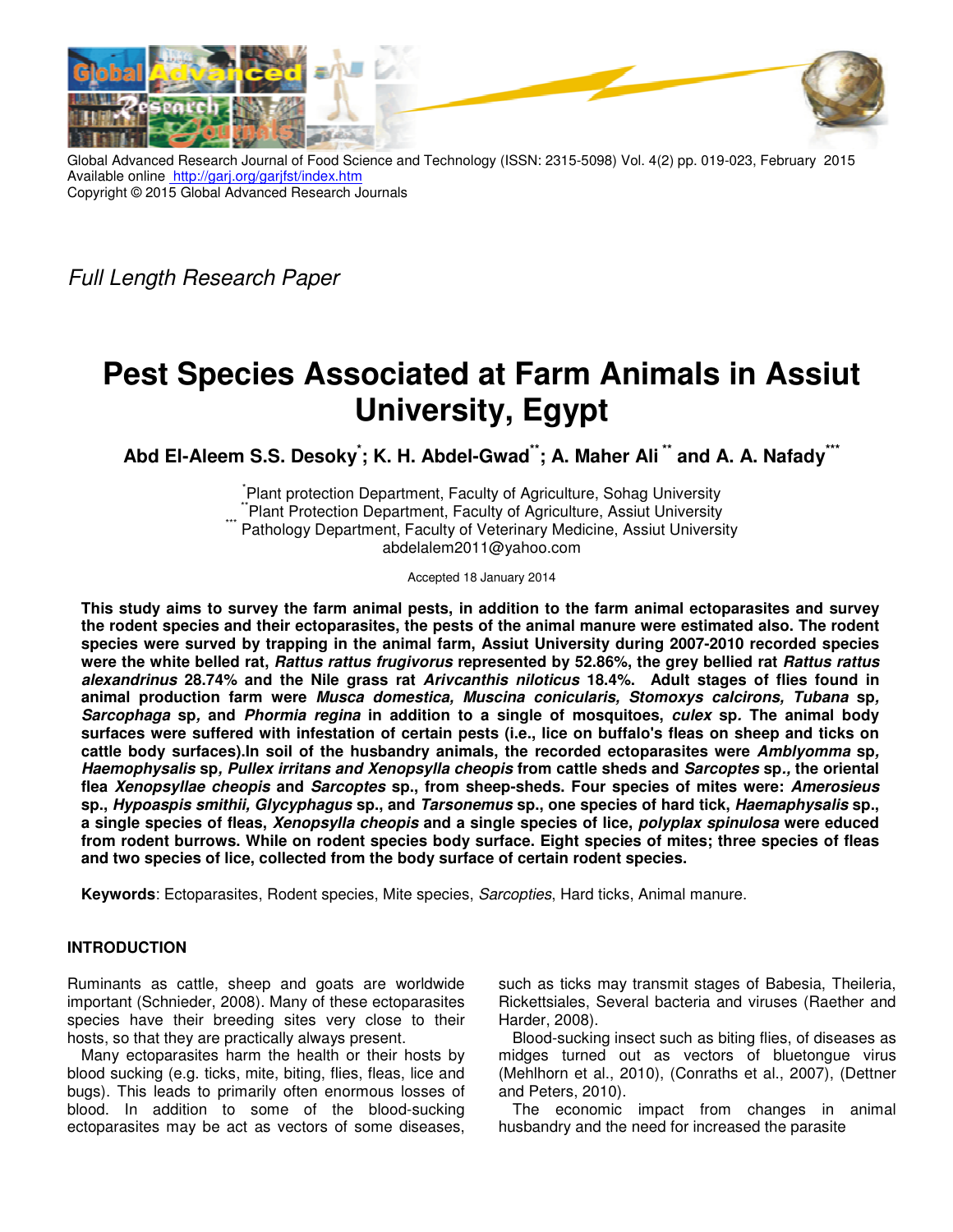**Table 1.** Survey of the rodent species in farm animals of the Faculty of Agriculture, Assiut University, during 2007-2010.

| Species      | R. r. frugivorus | R. r. alexandrinus | A.niloticus |
|--------------|------------------|--------------------|-------------|
| <b>Years</b> | %                | %                  | %           |
| 2007-2008    | 67.71            | 26.04              | 6.25        |
| 2008-2009    | 56.40            | 30.05              | 13.55       |
| 2009-2010    | 30.95            | 30.69              | 38.36       |
| Grand mean   | 52.86            | 28.74              | 18.40       |

**Table 2.** Survey of insect species in farm animals of the Faculty of Agriculture, Assiut University, during, 2008-2010

| Animal farm<br>Species | <b>Buffalo</b> | Cattle                   | Sheep farm |
|------------------------|----------------|--------------------------|------------|
| Musca domestica        | $+++$          | $+++$                    | $+++$      |
| Muscina canicularis    | $++$           | $++$                     | $\,{}^+$   |
| Tabania sp.            | $++$           | $\overline{\phantom{a}}$ |            |
| Stomoxys calcitrans    | $\div$         | $\pm$                    |            |
| Sarcophaga sp.         |                | $\,$                     |            |
| Phormia regina         |                |                          |            |
| Culex sp.              |                |                          | $++$       |

 $+++$  = Heavily infested animals with insects,  $> 100$ 

 $++$  =Moderately infested animals with insects,  $< 50$ 

 $+$  = Slightly infested animals with insects,  $<$  20

- = None infested animals

| Farm animal<br>Arthropods | <b>Buffalo</b> | Cattle                   | Sheep farm |
|---------------------------|----------------|--------------------------|------------|
| Lice                      | $^{+++}$       |                          |            |
| Fleas                     | -              |                          | $^{+++}$   |
| <b>Mites</b>              |                | $\overline{\phantom{0}}$ |            |
| <b>Ticks</b>              |                | $^{++}$                  |            |

 $+++$  = Heavily infested animals with insects,  $> 100$ 

++ =Moderately infested animals with insects, ˂ 50

 $+$  = Slightly infested animals with insects,  $<$  20

- = None infested animals

surveillance and control have increased the need for a better understanding of current distribution and prevalence of livestock and domesticated animal ectoparasites.

The present work of investigations aims to study the pests of animal farms and the ectoparasites of the animal body surface.

## **MATERIAL AND METHODS**

Present study was conducted in the farm animals of

faculty of agriculture, Assiut University, this farm about five Faddens, including the buildings of animal sheds and animal food storages. This farm contains buffalos, cattle and sheep. The present work aimed to survey the pests in the farm included both ectoparasites associated with animals and rodent species in addition to the pests collected from animal manure and the pests in the ground of the farm.

1 – Rodents:

Twenty wire-box traps were baited and distributed twice every week at 6 pm and collected at 7 am. The captured rodents were classified and recorded. The percentage of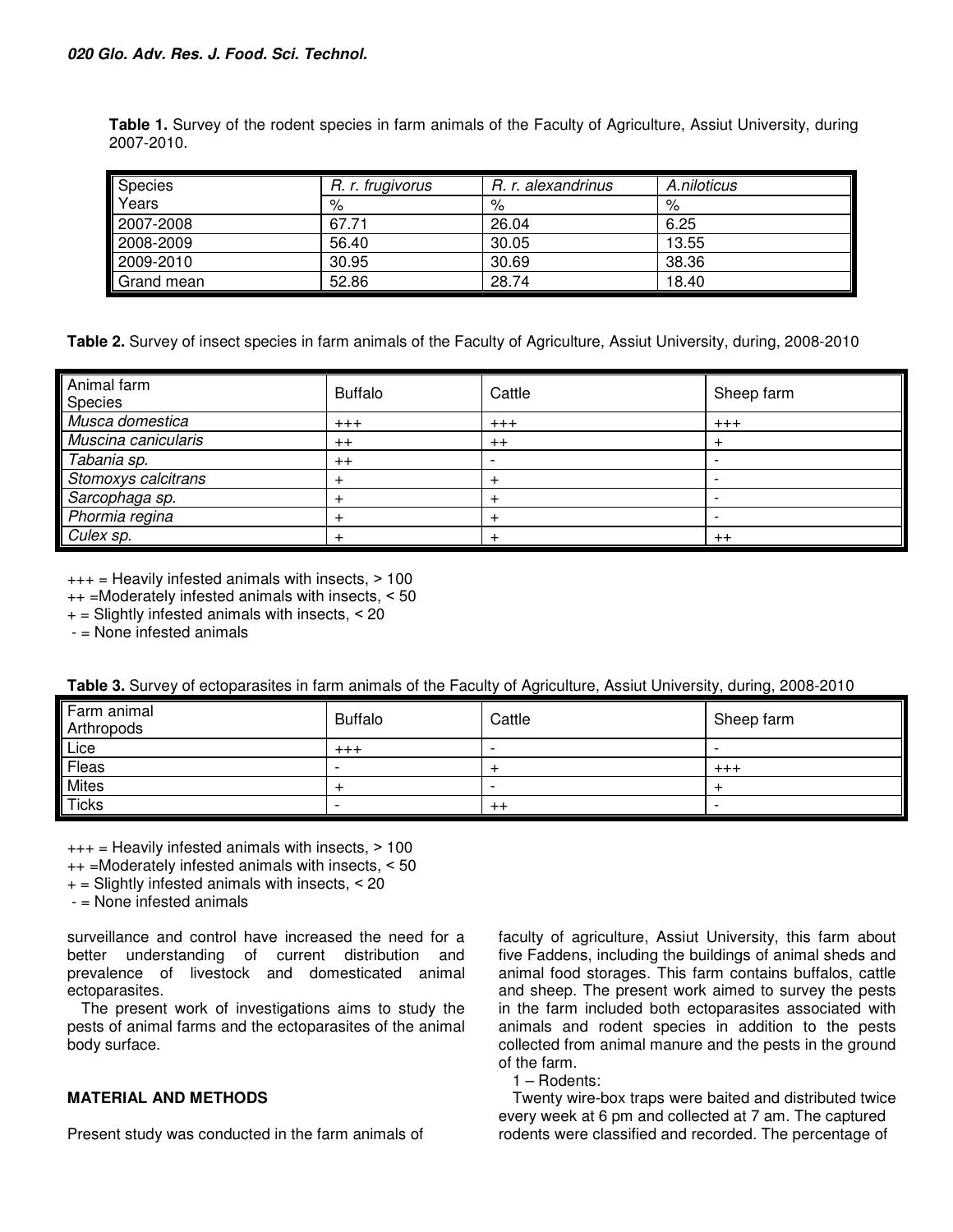**Table 4.** Survey of arthropods in animal-sheds of the Faculty of Agriculture, Assiut University, during, 2008-2010

| Arthropods<br>Animal sheds | Lice               | Fleas                                    | Mites                                                                       | Ticks                                 |
|----------------------------|--------------------|------------------------------------------|-----------------------------------------------------------------------------|---------------------------------------|
| Rodent burrows             | Polyplax spinulosa | Xenopsyllae<br>cheopis<br>pulex irritans | Amerosieus<br>SD.<br>Hypoaspis smithii<br>Glycyphagus sp.<br>Tarsonemus sp. | Haemophysails sp.                     |
| Il Cattle sheds            |                    | Xenopsyllae<br>cheopis<br>pulex irritans |                                                                             | Amblyomma<br>SD.<br>Haemophysails sp. |
| Sheep sheds                |                    | Xenopsyllae cheopis                      | Sarcoptes sp.                                                               |                                       |

**Table 5.** Survey of the rodent ectoparasites in farm animals of the Faculty of Agriculture, Assiut University, during 2007- 2010.

| Rodents       |                        |                        |                    |  |
|---------------|------------------------|------------------------|--------------------|--|
| Ectoparasites | R. r. frugivorus       | R. r. alexandrinus     | A.niloticus        |  |
| Lice          | Polyplax spinulosa     | Polyplax spinulosa     | Polyplax spinulosa |  |
|               |                        | Haplopleura oenonydis  |                    |  |
|               | Xenopsyllae cheopis    | Xenopsyllae cheopis    | Leptopsylla segnis |  |
| Fleas         | Leptopsylla segnis     | Leptopsylla segnis     |                    |  |
|               |                        | <b>Pullex irritans</b> |                    |  |
|               | Mesostigmata           |                        |                    |  |
|               | Ameroseiidae           |                        | Ameroseiidae       |  |
|               | Amerosieus sp.         |                        | Amerosieus sp.     |  |
|               | Dermanyssidae          | Dermanyssidae          |                    |  |
|               | Ornithonyssus bacoti   | Ornithonyssus bacoti   |                    |  |
|               |                        | Laelapidae             | Laelapidae         |  |
|               |                        | Hypoaspis smithii      | Hypoaspis smithii  |  |
|               | Astigmata              |                        |                    |  |
|               | Acaridae               | Acaridae               |                    |  |
| <b>Mites</b>  | Rhizoglyphus echinopus | Rhizoglyphus echinopus |                    |  |
|               | Glycyphagidae          | Glycyphagidae          | Glycyphagidae      |  |
|               | Glycyphagus sp.        | Glycyphagus sp.        | Glycyphagus sp.    |  |
|               | Listrophoridae         | Listrophoridae         |                    |  |
|               | Myocoptes sp.          | Myocoptes sp.          |                    |  |
|               | Prostigmata            |                        |                    |  |
|               | Cheyletidae            |                        |                    |  |
|               | Cheyletus zaheri       |                        |                    |  |
|               | Tarsonemidae           | Tarsonemidae           | Tarsonemidae       |  |
|               | Tarsonemus sp.         | Tarsonemus sp.         | Tarsonemus sp.     |  |
| <b>Ticks</b>  |                        | Loxodidae              |                    |  |
|               |                        | Amblyomma sp           |                    |  |
|               | Haemophysalis sp       |                        | Haemophysalis sp   |  |

each species was estimated during the survey period. 2 – Flies:

Flies were collected by using a sweeping net (handle, 80cm long, hoop 28cm. in diameter, Egyptian white cloth

bag (80 cm. depths). Samples were taken twice each week through fly activity inside and outside door. Flies were anaesthetized by chloroform and transferred to laboratory for identification.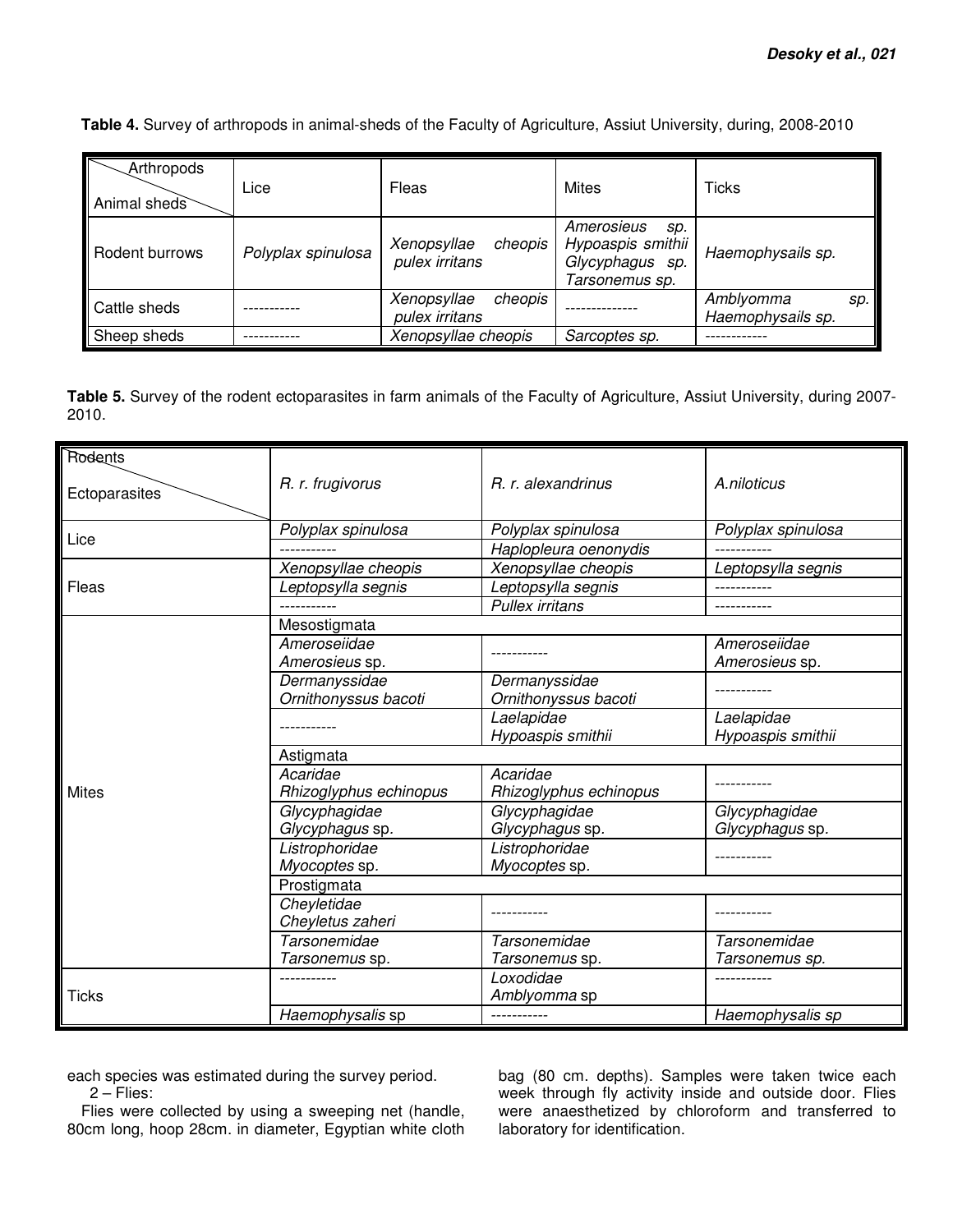### 3 – Mosquitoes:

A 100-150 ml of water was taken weekly at a depth of 10 cm. of the pool, and put in plastic containers, then transferred to the laboratory for identification.

4 – Animal ectoparasites:

Samples were taken once weekly from five regions of the animal body chosen to the study. Samples were individually anaesthetized in a jar containing a cotton pad moistened with chloroform, then brushed in a deep white plate using a relatively hard brush. Collected ectoparasites were preserved in plastic tubes containing 70% ethyl alcohol and labeled with necessary information for identification.

5 – Animal manure pests:

Samples were taken ten times each month during two successive seasons, 2008 to 2010 from soil of rodent burrows, cattle and sheep at experimental farm of Assiut University. Soil samples were preserved in plastic bags labeled with identification. Extraction was carried out using the modified Berlese's extractor apparatus. After extraction of the whole fauna in the samples, arthropods were isolated in small vials then counted by using a stereoscopic binocular microscope. Clearing of collected specimen was done using lactic acid and higher technique was used for mounting of mites. Mites were mounted and left to dry by using a hot plate and prepared of microscopic examination. Identification of mites and ticks was done using different keys constructed by (Zaher, 1986).

6 – Ectoparasites associated rodents in animal farm:

Rodents were collected alive and classified to species and subspecies, male and female of each as well as the distribution frequency of each species (%) was estimated. For collection of ectoparasites, rodents were individually anaesthetized in a jar containing a cotton pad moistened with chloroform then brushed in a deep white plate using a relatively hard brush. After collecting the ectoparasites, they were preserved in plastic tubes containing 70% ethyl alcohol and labeled with necessary information. The ectoparasites were classified as fleas, lice, mites, and ticks.

## **RESULT AND DISCUSSION**

Data in table (1) show the species of rodent trapped from farm animal of Assiut University during the period from 2007 to 2010 years. The white bellied rat, R. r. frugivorus. The grey bellied rat, R. r. alexandrines, and the Nile grass rat, A. niloticus.

R. r. frugivorus was recorded the highest dominant percentage (67.71% and 56.40%) followed by R. r. alexandrines (26.04% and 30.05%) and A. niloticus was (6.25% and 13.55%) during the first and second years, respectively. This may be due to the presence of more preferable trees for nesting and feeding. In the third year A. niloticus occupied the highest dominant percentage

 $(38.36%)$  followed by R. r. frugivorus  $(30.95%)$  and R. r. alexandrines (30.69%). This may be due to the availability of food in neighbored field crops and vegetable plantations in faculty farm. (Embarak, 1997) recorded three species of rodent in the cultivated area in Assiut Governorate, R.r. frugivorus (45.05%), A. niloticus  $(31.71\%)$  and R. r. alexandrines  $(26.24\%)$  and in a semiarid area, R.r. frugivorus represented (46.51%). While, R. r. alexandrines was not encountered.

Generally, the data represent three dominant species of rodents, the white bellied rat, R.r. frugivorus that represented 52.86% of population followed by the grey bellied rat, R. r. alexandrines that represented 28.74% and A. niloticus that represented 18.40%. the white bellied rat was the most dominant species in the faculty farm in the first and second years, and that may be due to several factors e.g. intra-specific competition, fecundity increasing and inhabitant the ecosystem in which poultry buildings of the animal production farm, or presence of palm trees poultry farm nearby and this provides shelter and also to an increase in feed stores.

Data in table (2) show that six species of flies and one species of mosquito were recorded in farm animal of Assiut University during 2008 – 2010. Biting and non biting species of the recorded files were belonging to four families during the course of the present work. These species were identified as follows:

1 – Family: Muscidae Musca domestica Macq Muscina canicularis Wied Stomoxys calcitans L. 2 – Family: Tabanidae Tabania sp Merg. 3 – Family: Sarcophagidae Sarcophaga sp. L. 2 – Family: Calliphoridae Phormia regina Meig.

The house fly, M. domestica Macq was collected from the farm animal in high numbers during the two years as compared with the other species. The stable, Tabania sp. was recorded only in buffalo sheds, but the billing fly had never recorded in sheep farm, S. calctitrans was collected with considerable numbers from the buffaloes and cattle farms. Sarcophaga sp. and P. regina were recorded in comparatively low numbers through the two years in the area of study. These results may be due to the presence of organic matter in animal production farm, results were in agreement with those obtained by (Abo et al., 1998), (Alahmed, 1998).

Data in the same table (2) also showed that a single species of mosquito (Culex sp.) was recorded in animal farm during 2008 – 2010 at Assiut University. Similar result was obtained by (Abo et al., 1998), (Alahmed, 1998).

Data in table (3) showed that the farm animals were infested by lice, fleas, mites, and ticks during the period of study. Lice (Haematopinus tuberculatus L) were highly